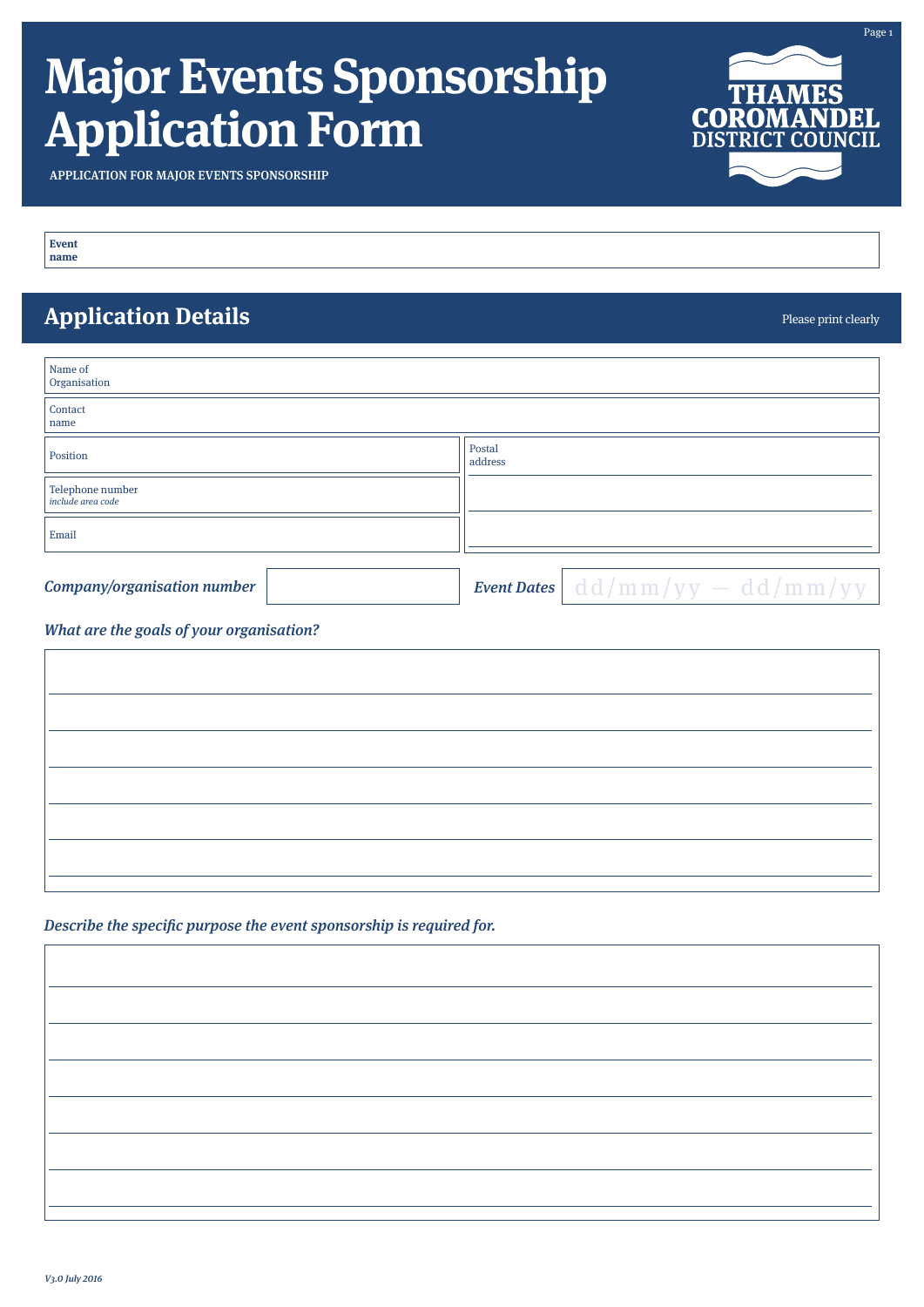#### Please detail the complete cost of the event.

| <b>ITEM.</b> Description of event costs | <b>COST</b>        |
|-----------------------------------------|--------------------|
|                                         | \$                 |
|                                         | \$                 |
|                                         | \$                 |
|                                         | $\mathbf{\hat{s}}$ |
|                                         | \$                 |
|                                         | \$                 |
|                                         | \$                 |
| Total \$                                |                    |

| How much are you applying for? $\,$ Year one $\,$ S $\,$ |  | Year two \$ | Year three \$ |
|----------------------------------------------------------|--|-------------|---------------|
|                                                          |  |             |               |

Please specify where the remaining funding will come from.

Have you received any funding from any Government agency in the past three years? If so please detail below.

Please advise if your organisation is under the umbrella of a national organisation.